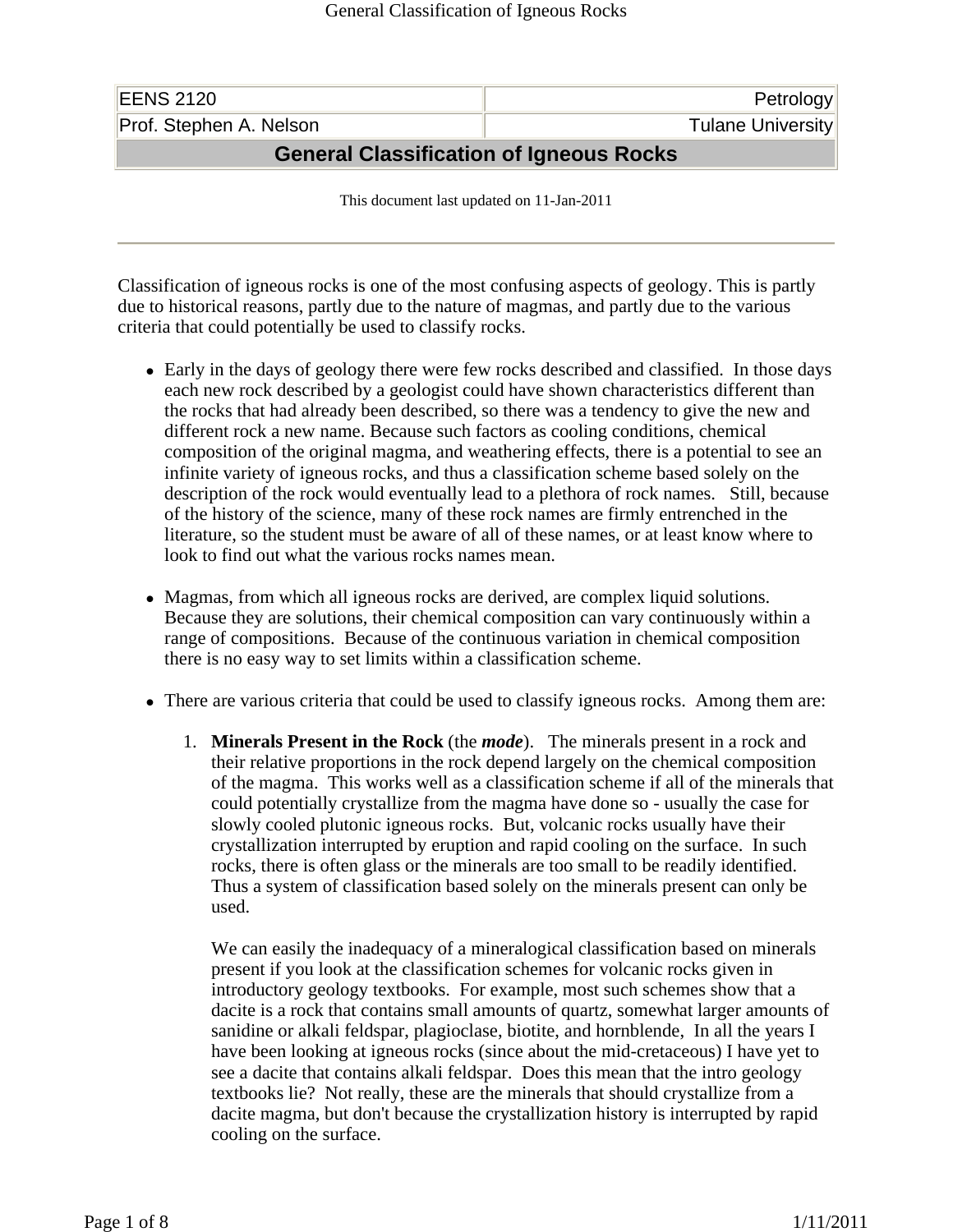- 2. **Texture of the Rock**. Rock texture depends to a large extent on cooling history of the magma. Thus rocks with the same chemical composition and same minerals present could have widely different textures. In fact we generally use textural criteria to subdivide igneous rocks in to plutonic (usually medium to coarse grained) and volcanic (usually fine grained, glassy, or porphyritic.) varieties.
- 3. **Color**. Color of a rock depends on the minerals present and on their grain size. Generally, rocks that contain lots of feldspar and quartz are light colored, and rocks that contain lots of pyroxenes, olivines, and amphiboles (ferromagnesium minerals) are dark colored. But color can be misleading when applied to rocks of the same composition but different grain size. For example a granite consists of lots of quartz and feldspar and is generally light colored. But a rapidly cooled volcanic rock with the same composition as the granite could be entirely glassy and black colored (i.e. an obsidian). Still we can divide rocks in general into *felsic rocks* (those with lots of feldspar and quartz) and *mafic rocks* (those with lots of ferromagnesium minerals). But, this does not allow for a very detailed classification scheme.
- 4. **Chemical Composition**. Chemical composition of igneous rocks is the most distinguishing feature.
- $\circ$  The composition usually reflects the composition of the magma, and thus provides information on the source of the rock.
- { The chemical composition of the magma determines the minerals that will crystallize and their proportions.
- $\circ$  A set of hypothetical minerals that could crystallize from a magma with the same chemical composition as the rock (called the *Norm*), can facilitate comparison between rocks.
- $\circ$  Still, because chemical composition can vary continuously, there are few natural breaks to facilitate divisions between different rocks.
- { Chemical composition cannot be easily determined in the field, making classification based on chemistry impractical.

Because of the limitations of the various criteria that can used to classify igneous rocks, geologists use an approach based on the information obtainable at various stages of examining the rocks.

1. In the field, a simple field based classification must be used. This is usually based on mineralogical content and texture. For plutonic rocks, the IUGS system of classification can be used. For volcanic rocks, the following table can be used.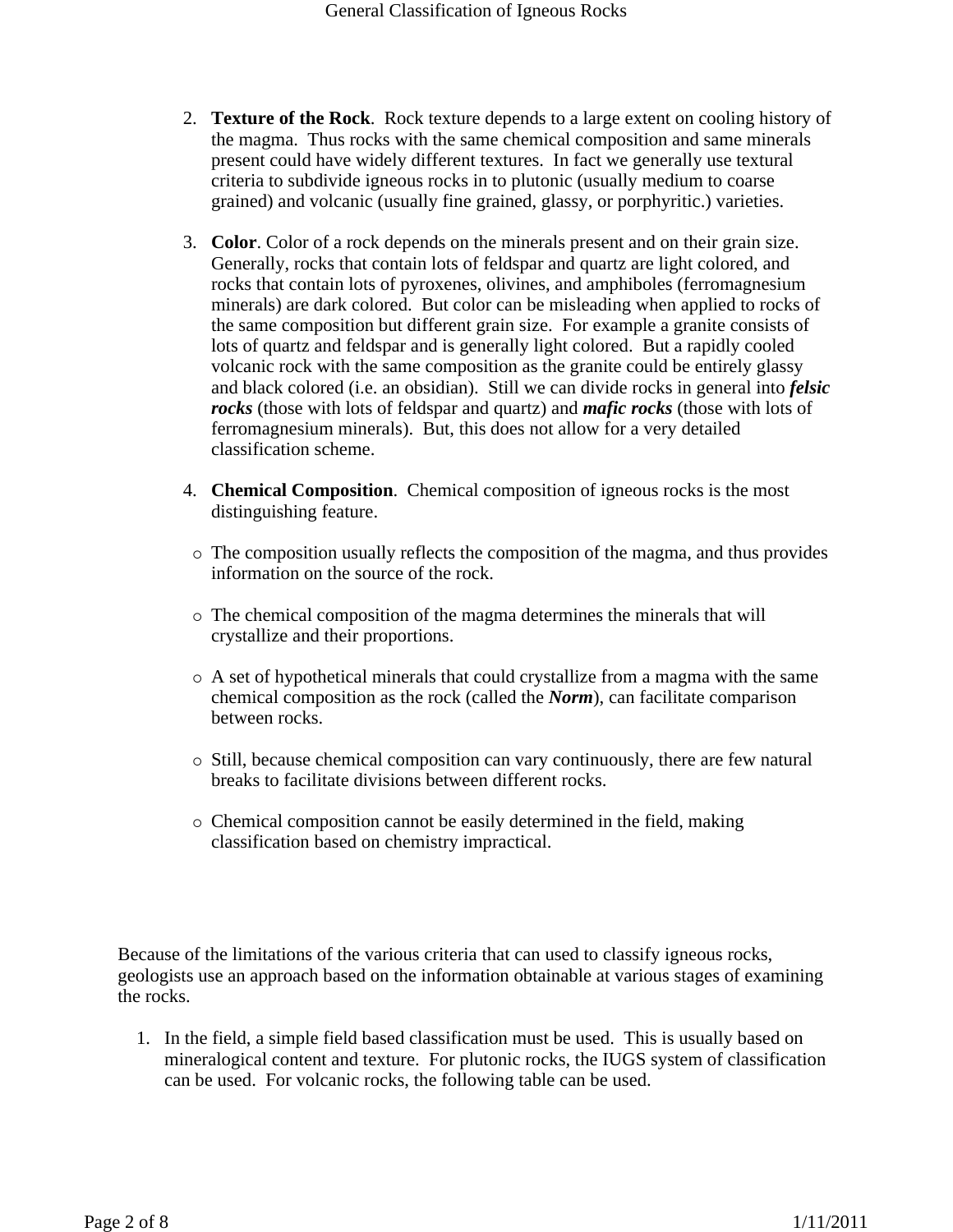| <b>Simple Field Classification of Volcanic Rocks</b><br>(For use in EENS 212) |                                                |  |
|-------------------------------------------------------------------------------|------------------------------------------------|--|
| Essential Minerals*                                                           | Other Minerals (may or may not be present)     |  |
| Olivine                                                                       | Cpx, Opx, Plag.                                |  |
| Olivine + Feldspathoid (Nepheline/<br>Leucite)                                | Cpx, Plag.                                     |  |
| Andesite No olivine, abundant Plagioclase                                     | Cpx, Opx, Hornblende                           |  |
| $\text{Trachyte}$ Sanidine + Plagioclase                                      | Na-Cpx, Hornblende, Biotite                    |  |
| Plagioclase + Hornblende                                                      | Cpx, Opx, Biotite                              |  |
| Rhyolite $\sqrt{Quartz}$                                                      | Sanidine, Biotite, Plag., Hornblende, Cpx, Opx |  |
|                                                                               |                                                |  |

\* The amount of glass in the groundmass increases, in general, from the top to the bottom of the chart.

- 2. Once the rocks are brought back to the laboratory and thin sections can be made, these are examined, mineralogical content can be more precisely determined, and refinements in the mineralogical and textural classification can be made.
- 3. Chemical analyses can be obtained, and a chemical classification, such as the LeBas et al., IUGS chemical classification of volcanic rocks (based on total alkalies [Na<sub>2</sub>O +



 $K_2O$ ] vs. SiO<sub>2</sub> diagram shown below)

Note that at each stage of the process, the classification may change, but it is important to keep in mind that each stage has limitations, and that classification at each stage is for the purposes of describing the rock, not only for the individual investigator, but anyone else. Thus, the classification scheme should be employed in a consistent manner so that later investigators can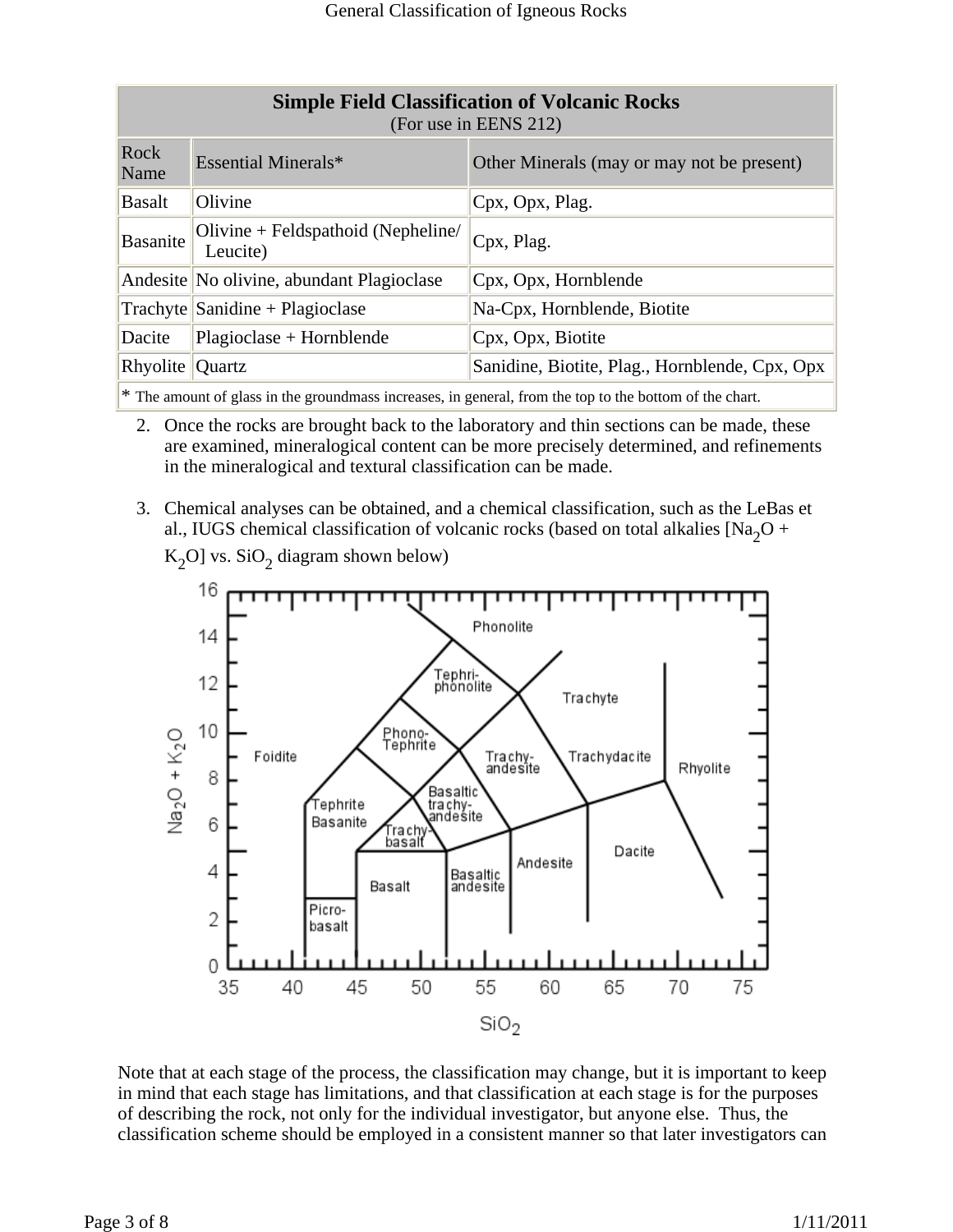understand what you are talking about at each stage of the process.

## **General Chemical Classifications**

# SiO<sub>2</sub> (Silica) Content

> 66 wt. % - Acid

52-66 wt% - Intermediate

45-52 wt% - Basic

< 45 wt % - Ultrabasic

This terminology is based on the onetime idea that rocks with a high  $% SiO<sub>2</sub>$  were precipitated from waters with a high concentration of hyrdosilicic acid  $H_4SiO_4$ . Although we now know this is not true, the acid/base terminology is well entrenched in the literature.

## **Silica Saturation**

If a magma is oversaturated with respect to Silica then a silica mineral, such as quartz, cristobalite, tridymite, or coesite, should precipitate from the magma, and be present in the rock. On the other hand, if a magma is undersaturated with respect to silica, then a silica mineral should not precipitate from the magma, and thus should not be present in the rock. The silica saturation concept can thus be used to divide rocks in silica undersaturated, silica saturated, and silica oversaturated rocks. The first and last of these terms are most easily seen.

• Silica Undersaturated Rocks - In these rocks we should find minerals that, in general, do not occur with quartz. Such minerals are:

| Nepheline-NaAlSiO <sub><math>4</math></sub>            | Leucite - $KAlSi2O6$                                                |
|--------------------------------------------------------|---------------------------------------------------------------------|
| Forsteritic Olivine - $Mg_2SiO_4$                      | Sodalite - $3NaAlSiOA$ NaCl                                         |
| Nosean - $6NaAlSiOA$ : Na <sub>2</sub> SO <sub>4</sub> | Haüyne - 6NaAlSiO <sub>4</sub> (Na <sub>2</sub> ,Ca)SO <sub>4</sub> |
| Perovskite - CaTiO <sub>3</sub>                        | Melanite - $Ca_2Fe^{+3}Si_3O_{12}$                                  |
| Melilite - $(Ca,Na)_{2}(Mg,Fe^{+2},Al,Si)_{3}O_{7}$    |                                                                     |

Thus, if we find any of these minerals in a rock, with an exception that we'll see in a moment, then we can expect the rock to be silica undersaturated.

If we calculate a CIPW Norm (we'll see how to do this in lab) the normative minerals that occur in silica undersaturated rocks are nepheline and/or leucite.

• Silica Oversaturated Rocks. These rocks can be identified as possibly any rock that does **not** contain one of the minerals in the above list.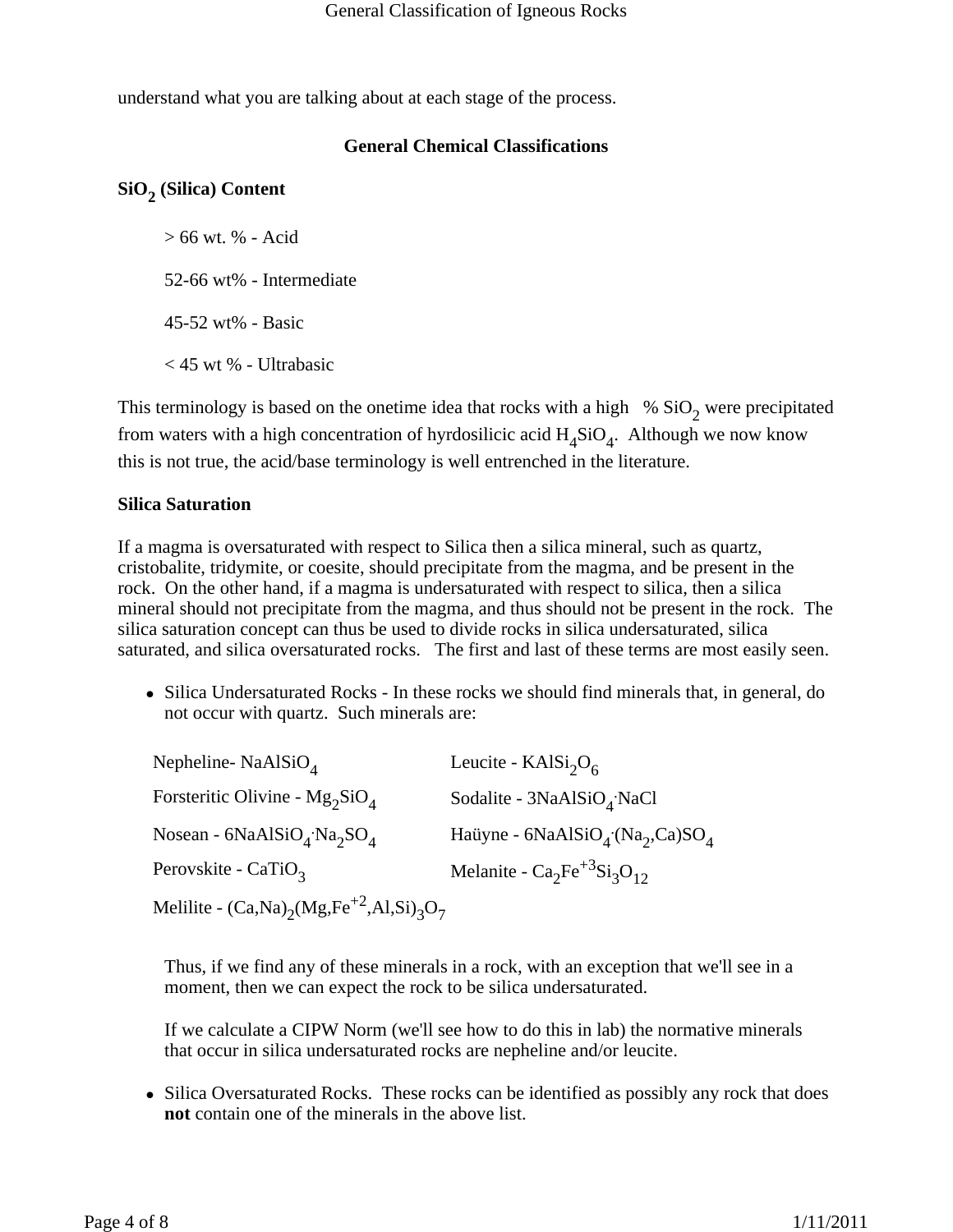If we calculate a CIPW Norm, silica oversaturated rocks will contain normative quartz.

• Silica Saturated Rocks. These are rocks that contain just enough silica that quartz does not appear, and just enough silica that one of the silica undersaturated minerals does not appear. In the CIPW norm, these rocks contain olivine, or hypersthene + olivine, but no quartz, no nepheline, and no leucite.

To get an idea about what silica saturation means, let's look at a simple silicate system - the system  $Mg_2SiO_4$  - SiO<sub>2</sub>

Note how compositions between Fo and En will end their crystallization with only Fo olivine and enstatite. These are  $SiO<sub>2</sub>$ undersaturated. compositions. All compositions between En and  $SiO<sub>2</sub>$  will end their crystallization with quartz and enstatite. These are  $SiO<sub>2</sub>$  oversaturated compositions.

Note also that this can cause some confusion in volcanic rocks that do not complete their crystallization due to rapid cooling on the surface. Let's imagine first a composition in the silicaundersaturated field. Cooling to anywhere on the liquidus will result in the crystallization of Fo-rich olivine. If this liquid containing olivine is erupted and the rest of the liquid quenches to a glass, then this will produce a rock with phenocrysts of olivine in a glassy groundmass.



Applying the criteria above for identifying silica undersaturated rocks would tell us that this is a silica-undersaturated rock, which we know to be correct. Next, let's look at a silica oversaturated composition, such as one just to the left of the point labeled 'P' in the diagram. If this liquid is cooled to the liquidus and olivine is allowed to crystallize, and is then quenched on the surface, it will contain phenocrysts of Fo-rich olivine in a glassy groundmass. Applying the criteria above would suggest that this rock is also silica undersaturated, but we know it is not. This illustrates one of the difficulties of applying any criteria of classification to volcanic rocks where incomplete crystallization/reaction has not allowed all minerals to form.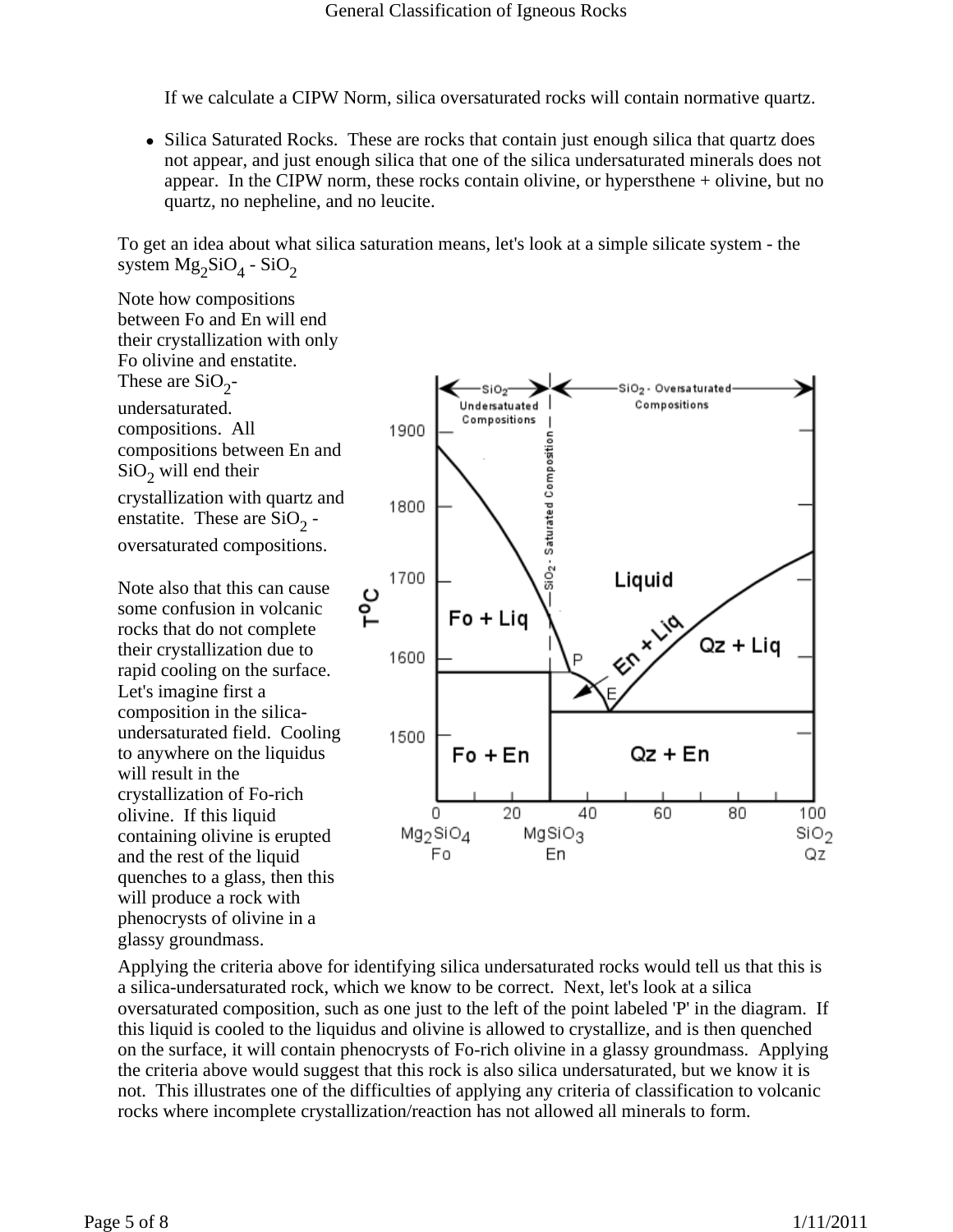# Alumina (Al<sub>2</sub>O<sub>3</sub>) Saturation

After silica, alumina is the second most abundant oxide constituent in igneous rocks. Feldspars are, in general, the most abundant minerals that occur in igneous rocks. Thus, the concept of alumina saturation is based on whether or not there is an excess or lack of Al to make up the feldspars. Note that  $Al_2O_3$  occurs in feldspars in a ratio of 1 Al to 1 Na, 1K, or 1 Ca:

 $KAISi<sub>3</sub>O<sub>8</sub> - 1/2K<sub>2</sub>O : 1/2Al<sub>2</sub>O<sub>3</sub>$ NaAlSi<sub>3</sub>O<sub>8</sub> -- **1/2**Na<sub>2</sub>O **: 1/2**Al<sub>2</sub>O<sub>3</sub>  $CaAl<sub>2</sub>Si<sub>2</sub>O<sub>8</sub> - **1**CaO : 1Al<sub>2</sub>O<sub>3</sub>$ 

Three possible conditions exist.

1. If there is an excess of Alumina over that required to form feldspars, we say that the rock is *peraluminous*. This condition is expressed chemically on a molecular basis as:

$$
Al_2O_3 > (CaO + Na_2O + K_2O)
$$

In peraluminous. rocks we expect to find an  $Al_2O_3$ -rich mineral present as a modal mineral - such as muscovite  $[KAl_3Si_3O_{10}(OH)_2]$ , corundum  $[Al_2O_3]$ , topaz  $[Al_2SiO_4]$  $(OH,F)_2$ ], or an Al<sub>2</sub>SiO<sub>5</sub>- mineral like kyanite, andalusite, or sillimanite.

Peraluminous rocks will have corundum  $[A1, O<sub>3</sub>]$  in the CIPW norm and no diopside in the norm.

2. *Metaluminous* rocks are those for which the molecular percentages are as follows:

$$
Al_2O_3 < (CaO + Na_2O + K_2O) \text{ and } Al_2O_3 > (Na_2O + K_2O)
$$

These are the more common types of igneous rocks. They are characterized by lack of an  $Al_2O_3$ -rich mineral and lack of sodic pyroxenes and amphiboles in the mode.

3. *Peralkaline* rocks are those that are oversaturated with alkalies (Na<sub>2</sub>O + K<sub>2</sub>O), and thus undersaturated with respect to  $\text{Al}_2\text{O}_3$ . On a molecular basis, these rocks show:

$$
Al_2O_3 < (Na_2O + K_2O)
$$

Peralkaline rocks are distinguished by the presence of Na-rich minerals like aegerine [NaFe<sup>+3</sup>Si<sub>2</sub>O<sub>6</sub>], riebeckite [Na<sub>2</sub>Fe<sub>3</sub><sup>+2</sup>Fe<sub>2</sub><sup>+3</sup>Si<sub>8</sub>O<sub>22</sub>(OH)<sub>2</sub>], arfvedsonite [Na<sub>3</sub>Fe<sub>4</sub><sup>+2</sup>  $(AI,Fe^{+3})Si_8O_{22}(OH)_2$  ], or aenigmatite  $[Na_2Fe_5^{+2}TiO_2Si_6O_{18}]$  in the mode.

In the CIPW norm, acmite  $[NaFe^{+3}Si<sub>2</sub>O<sub>6</sub>]$  and/or sodium metasilicate  $Na<sub>2</sub>SiO<sub>3</sub>$  will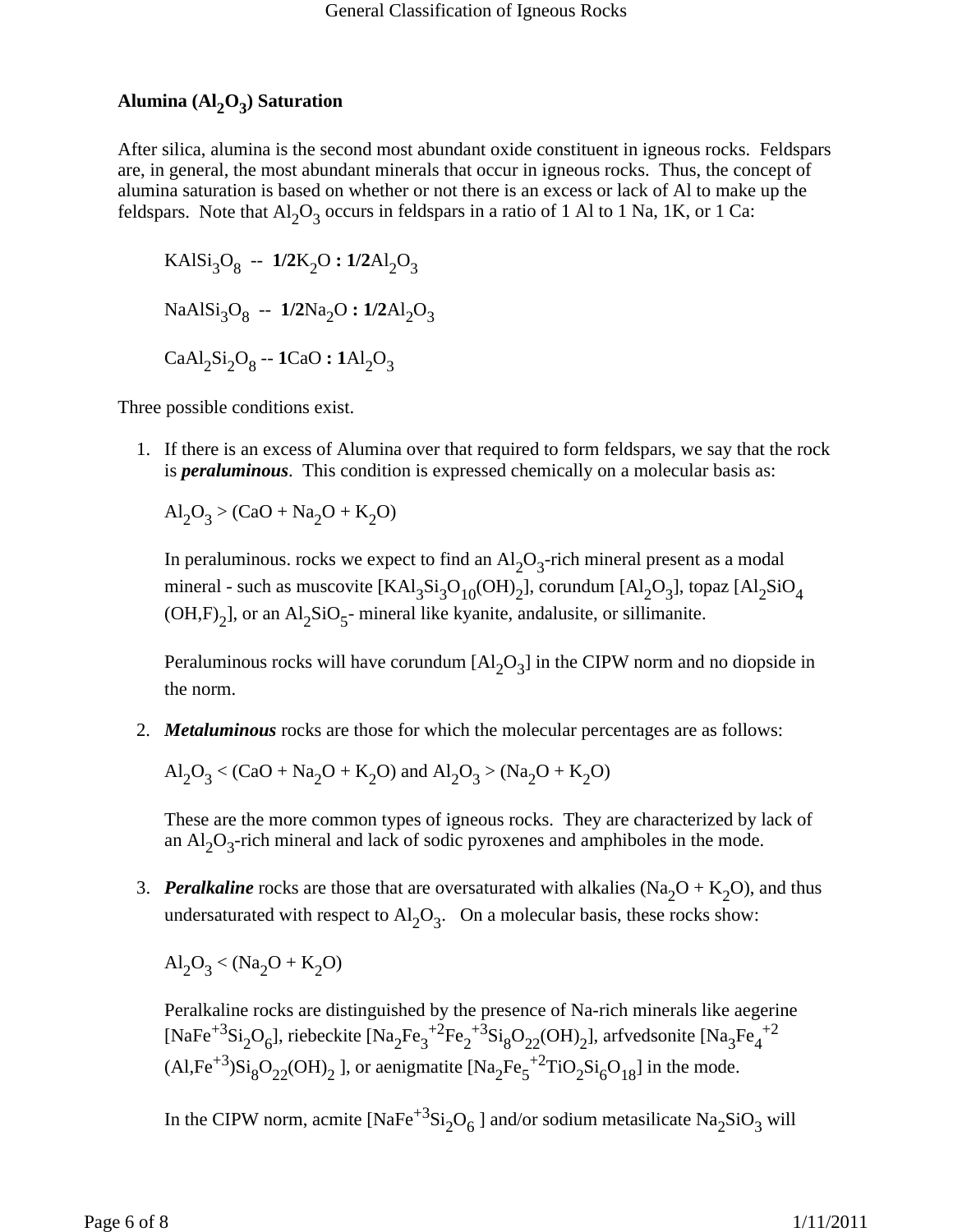occur as normative minerals.

### **Alkaline/Subalkaline Rocks**

One last general classification scheme divides rocks that alkaline from those that are subalkaline. Note that this criteria is based solely on an alkali vs. silica diagram, as shown below. Alkaline rocks should not be confused with peralkaline rocks as discussed above. While most peralkaline rocks are also alkaline, alkaline rocks are not necessarily peralkaline. On the other hand, very alkaline rocks, that is those that plot well above the dividing line in the figure below, are also usually silica undersaturated.



### **Examples of Questions on this material that could be on an Exam**

- 1. Define the following terms: (a) Mode, (b) Norm, (c) silica saturation (d) peralkaline, (e) peraluminous, (f) metaluminous, (g) acid igneous rock.
- 2. Which of the following minerals, if found in a rock, would indicate that the rock is undersaturated with respect to silica? (choose all that apply) (a) nepheline, (b) leucite, (c) plagioclase, (d) quartz, (e) muscovite, (f) sodalite,  $(g)$ anorthite, (h) aegerine
- 3. Which of the following minerals, if found in a rock, would indicate that the rock is peraluminous? (choose all that apply) (a) nepheline, (b) leucite, (c) plagioclase, (d) quartz, (e) muscovite, (f) corrundum, (g) kyanite, (h) reibeckite
- 4. Which of the following minerals, if found in a rock, would indicate that the rock is peralkaline? (choose all that apply) (a) nepheline, (b) leucite, (c) plagioclase, (d) quartz,